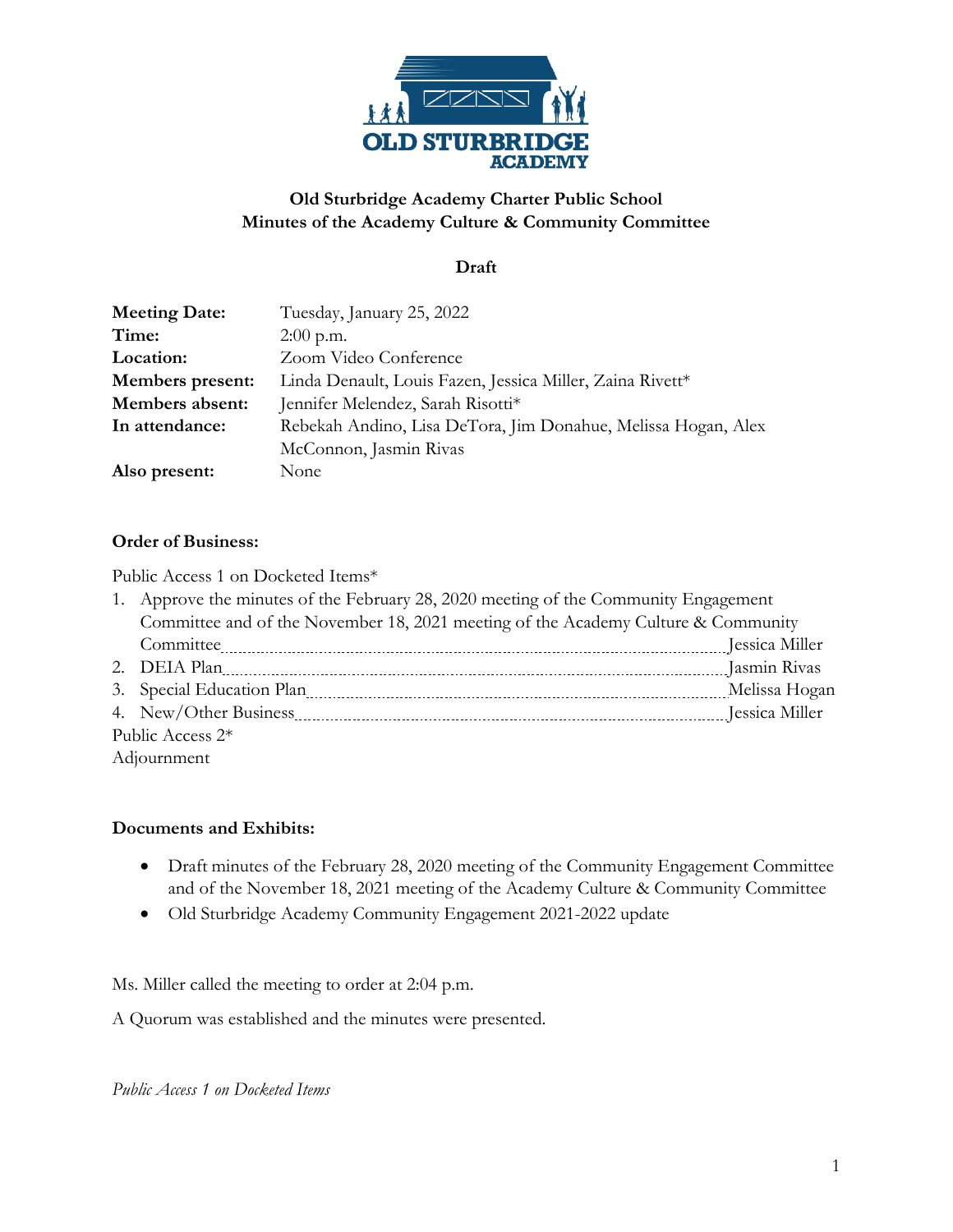Ms. Miller asked if there were any comments from members of the public. There were none.

*1. Approve the minutes of the February 28, 2020 meeting of the Community Engagement Committee and of the November 18, 2021 meeting of the Academy Culture & Community Committee*

Ms. Miller asked for a motion to approve the minutes of the February 28, 2020 meeting of the Community Engagement Committee and of the November 18, 2021 meeting of the Academy Culture & Community Committee.

**Motion: Dr. Fazen** moved to approve the minutes of the February 28, 2020 meeting of the Community Engagement Committee and of the November 18, 2021 meeting of the Academy Culture & Community Committee.

**Second: Ms. Rivett** seconded the motion.

**All in favor.** (Dr. Denault abstained)

### *2. DEIA Plan*

Ms. Rivas shared her screen and explained the goals and objectives of the DEIA plan in draft form. This draft document was also presented to the instructional leadership team at Old Sturbridge Academy (OSA). Ms. Rivas reviewed the four main goals, with two objectives each:

- 1. Goal: Development board, staff, student, family and community awareness and competence around DEIA
	- a. Objective #1: Assess organizational and community DEIA awareness and culture competency.
	- b. Objective #2: Establish an organizational DEIA training structure that will take us from cultural awareness to cultural sustainability.

Ms. Rivas gave updates on trainings that have been done with Angele Goss.

Dr. Fazen said he was at the initial DEIA Board training and asked if it could be done again because it was very rewarding. Ms. Rivas confirmed.

Ms. Rivas noted that the timelines in the draft document are suggestions and will work with Leadership on them. Ms. Rivas reviewed the next goals.

- 2. Goal: Establish DEIA resources that are accessible
	- a. Objective #1: Create digital and on site DEIA resource materials for classrooms and OSA/OSV staff
	- b. Objective #2: Develop DEIA distribution materials for families and sending communities.
- 3. Goal: Assist in enhancing OSA's board, staff, and student diversity in alignment with OSA's strategic plan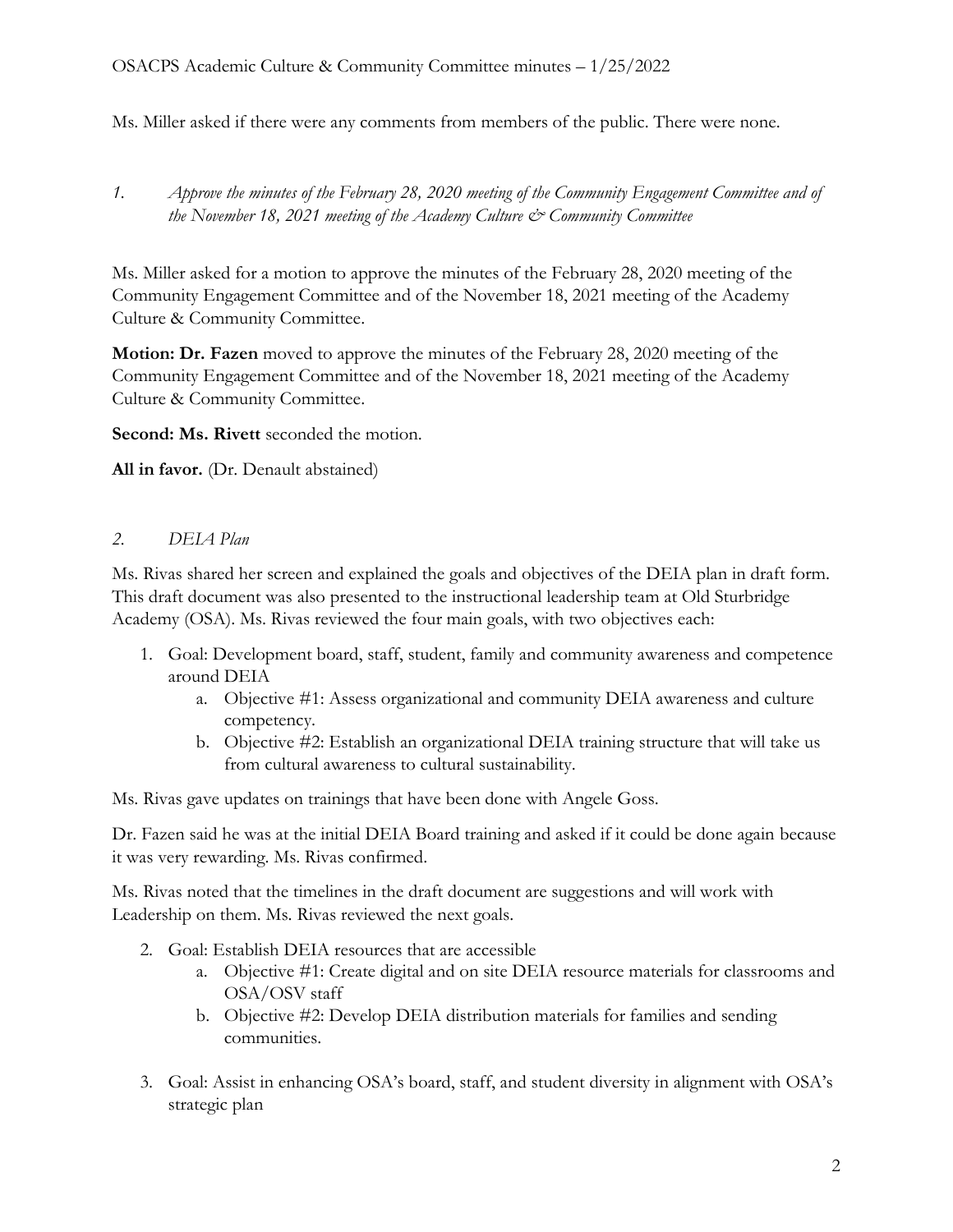- a. Objective #1: Review OSA's job postings, descriptions, hiring practices and staff handbook
- b. Objective #2: Develop Partnerships and collaborate with community groups, businesses, and organizations in target communities.

Ms. Rivas met with two professors from Clark University to establish connections for the future. She noted the importance of providing support for educators of color in the Worcester Country and creating networks for them, which is outlined in the DEIA plan.

- 4. Goal: Identify ways to expand curriculum and instruction around DEIA
	- a. Objective #1: Review curriculums and identify gaps around DEIA
	- b. Objective #2: Identify opportunities to increase educator awareness and competency or identities and cultures presented in the school community.

Ms. Rivas said she met with Mr. O'Neil from OSA on cultural competency around math. Per Ms. Rivas, it is important to create partnerships with all the departments in the school.

Dr. Denault asked for an example of what curriculums would be reviewed. Ms. Rivas said for example the health curriculum has supplemental materials around gender identity, so she reviewed those materials and gave input to adjustment counselors who will utilize the materials. Ms. Rivas noted that this is for  $5<sup>th</sup>$  grade through middle school for the health curriculum.

Ms. Rivas said there are materials that OSA is already using like videos around belonging and being inclusive. Ms. Rivas creates links for the staff with an outline utilizing the curriculum that already exists. EL has a lot of material and she is able to hone in around specifics to be used.

Dr. Denault asked about the assessment that DESE has done for Goal #1. Ms. Rivas said the DESE observation tool is shared with OSA so the school can prepare for the charter review process.

# *Ms. Hogan entered the meeting at 2:27 p.m.*

Ms. Rivas provided examples of the cultural competency the observation tool evaluates such as a teacher having a word chart in different languages and books by authors of color. DESE provides information to help teachers identify more of these resources in the classrooms.

Dr. Denault asked where the decision making taking place for books in the school library. Ms. Rivas said Ed Web and DESE puts out different webinars/professional learning that may give participants a list of different authors that have been researched/approved through DESE. Ms. Rivas said these then go to the instructional leadership team to have input. Ms. Rivas also noted that families and students are encouraged to share their favorite books.

Ms. DeTora said one of the student leadership groups have a mobile library and want to fill it with picture books that represent diversity. Ms. Rivas will meet with this group and these students will present them to the younger grades.

Dr. Fazen referred to health education with student discussion and asked if parents will be involved. Ms. Rivas said Massachusetts is an opt-out state and families get a letter from their district that describes what lessons will be taught. Parents can also opt-out of just one lesson. If a parent does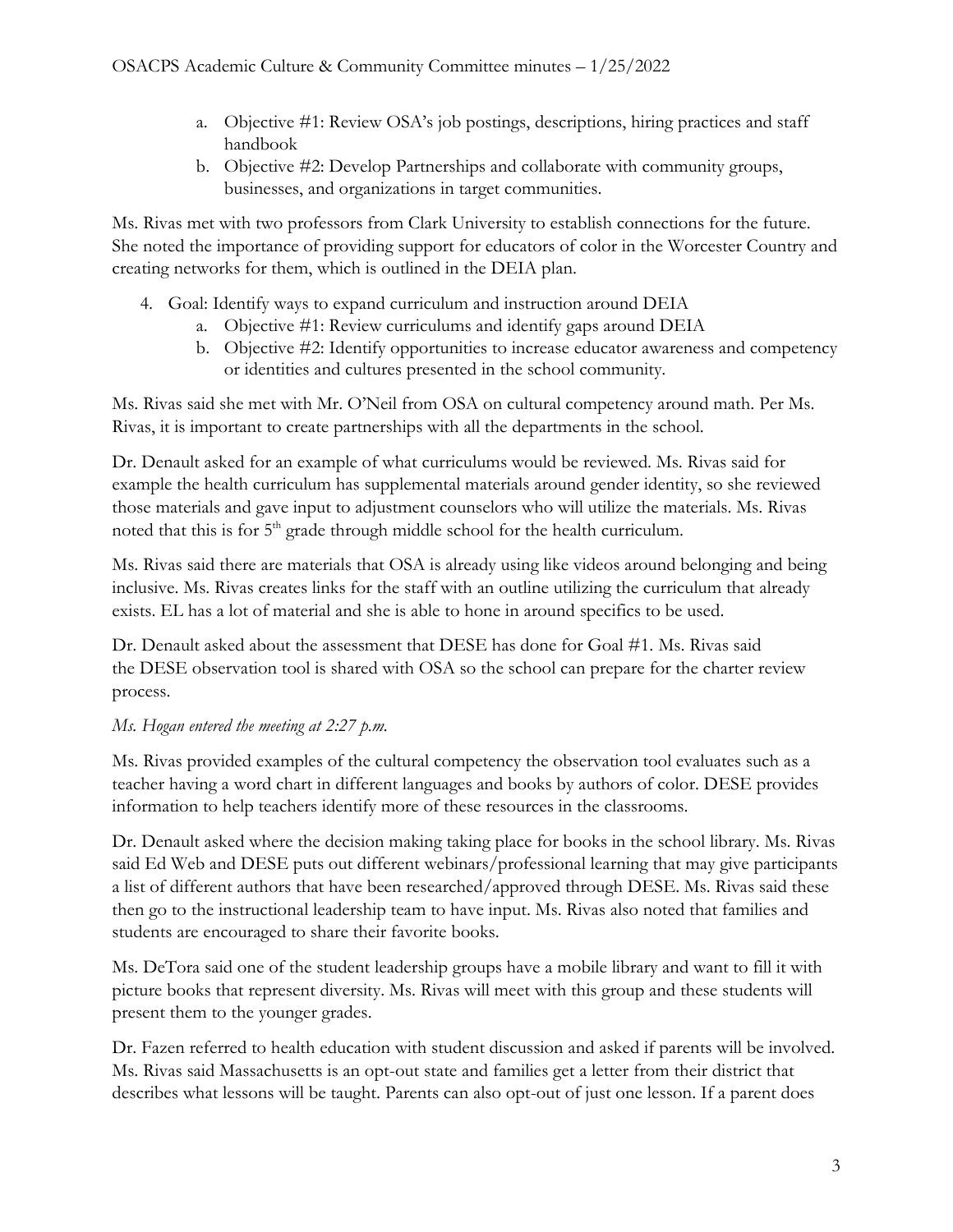choose to opt-out for whatever reason, their child would be given an alternative activity by their teacher.

Dr. Denault asked if OSA will be teaching critical race theory to the students. Ms. Rivas said no because K-12 schools do not teach Critical Race Theory. She said what is taught in history and humanities comes from the DESE Mass Frameworks, this is where parents should be referred to when they have questions.

Ms. Miller said the newsletter is an excellent way to communicate with parents in addition to the teachers communicating with them. Per Ms. Miller, the priority is to be transparent with the parents.

Ms. DeTora said the student learning target is "I belong in this crew" and emphasized the importance of promoting that. It sets table of what OSA is doing in terms of all voices. Ms. Rivas has collaborated with OSA while using the DESE checklist which showed growth in the area in cultural proficiency.

## *3. Special Education Plan*

Dr. Hogan gave an update on increased staffing, a new special education teacher leader, the EL curriculum, and helping to assess programming to look towards the future on needs for tools and trainings. OSA increased the school adjustment counselor staffing since there was a need for socialemotional support for the students. Per Dr. Hogan, as the students come in, it is reassessed and recalculated with three year revelation cycles. Some students test out of special education and are no longer on an IEP. Dr. Hogan reported that the system and program is working and OSA is working closely with OSV staff on projects to promote access in OSV. OSA is also working on establishing special Olympic programming for OSA and programming/development on disability awareness.

## *Mr. Donahue left the meeting at 2:46 p.m.*

Dr. Hogan noted the special education newsletter to promote awareness. OSA published technology, programs, and platforms for students to promote access. OSA will add more assessment tools so special education teachers have resources.

Ms. Miller asked how disability awareness is promoted at the Town meetings. Dr. Hogan said the students are involved with the planning of choosing a disability to share information on depending on what the month is.

# *4. New/Other Business*

Ms. Miller asked about the Community Engagement 2021-2022 update that was sent to the committee. Ms. DeTora said it came from Administration to subcommittee to the Board. It summarizes the progress of OSA's goals.

Dr. Denault asked about the swimming program at the Y for the students. Ms. DeTora said it is an opt-in program for grades 6 and 7 that has been combined with the afterschool program. There are 18 students who have signed up that will be transported to the Y to learn to swim.